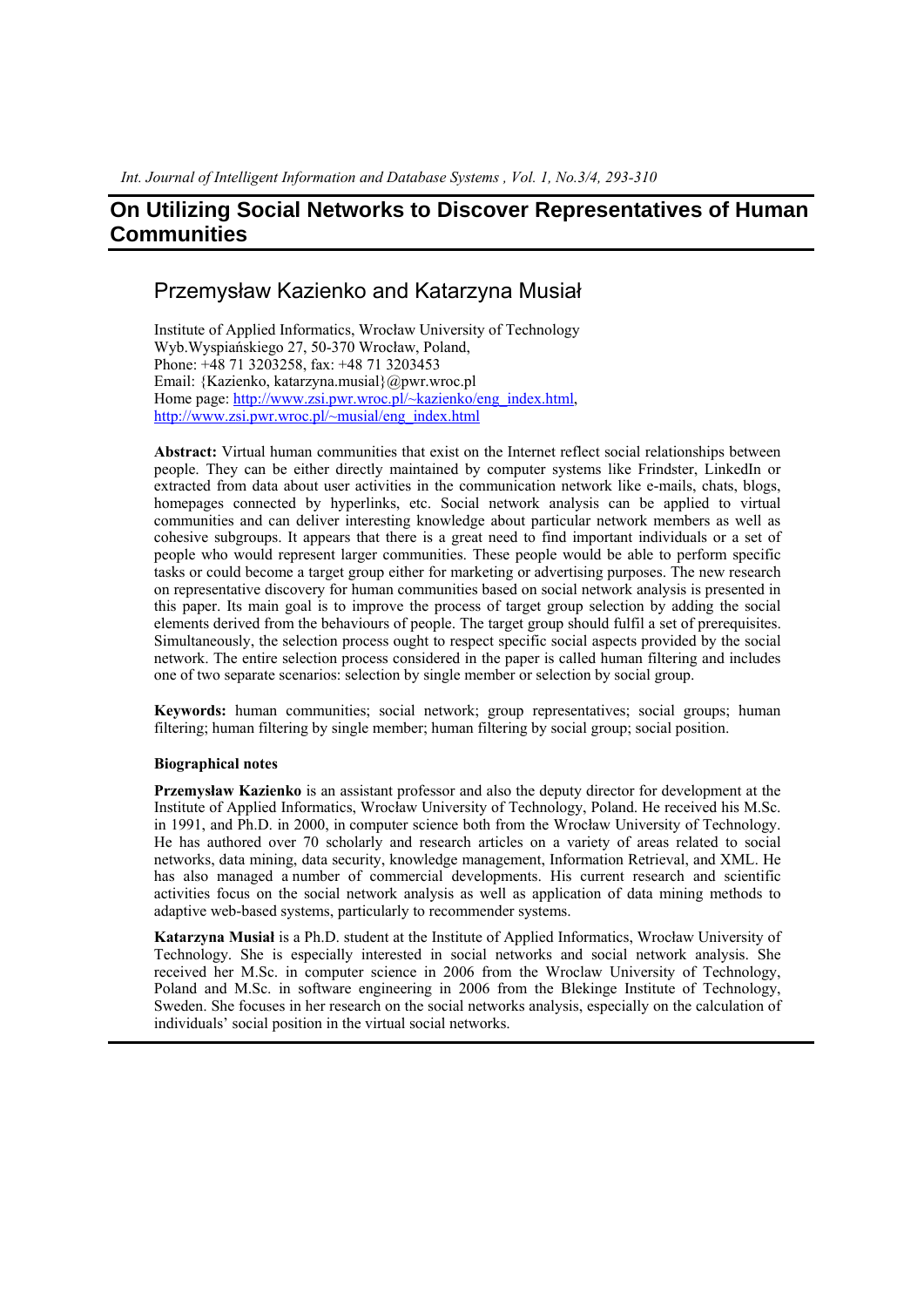## **1 Introduction**

These days there is a great need to find appropriate individuals or groups of people who meet the specified requirements and who would be suitable for the tasks specified in advance. The selection of the target groups is a common activity in almost all companies where the managers pick people for the project teams or try to find new employees. On the other hand, the target groups are the sufficient and basic component for target marketing as well as for advertising campaigns. Identifying the cohesive subgroups (Frank, 1995) is applicable in targeted advertising (Yang, *et al.*, 2006). There is also another domain – collaborative filtering, widely used in recommender systems – in which people are usually clustered into classes, nearest neighbourhoods. Each individual is suggested the appropriate services or goods based on user preferences within the group that is the closest to the given user (Adomavicius and Tuzhilin, 2005), (Montaner, Lopez, and De la Rosa, 2003).

However, people now are usually selected based on their individual abilities that match task requirements. Such a case is when hiring new members for a project team or they are selected based on the mutual profile similarities between them, as well as their past behaviours, as in the case of collaborative filtering.

The aim of the solution presented in this paper is to select the set of network representatives not only based on their demographic characteristics and interests, but also based on the position of a person within the human community. To reach this goal we should take into account that people who are in relations influence one another, so their behaviours should be analyzed in the context of their relationships (Wasserman and Faust, 1994).

## **2 Related Work**

Social networks have recently become one of the research areas where scientists from different fields look for inspiration. The social network analysis supported by computer science gives opportunity to develop other branches of knowledge. This cooperation of researchers from sociology and computer science helps to develop and improve both new scientific ideas and commercial solutions (Kazienko and Musiał, 2006a), (Kazienko and Musiał, 2006b), (Yang, et al. 2006). Nevertheless, before the social network analysis can be applied, some basic concepts related to social networks ought to be explained.

The main idea of social network can be easily presented as the finite set of actors who are the nodes of the network, and ties that link the nodes by one or more relations (Garton, Haythorntwaite, and Wellman, 1997), (Hanneman and Riddle, 2005), (Wasserman and Faust, 1994). Wasserman and Faust defined an actor as an individual, corporate, or collective social unit and a tie as a linkage between a pair of actors (Wasserman and Faust, 1994). The range and type of the relational tie can be extensive (Hanneman and Riddle, 2005), (Wasserman and Faust, 1994) and different depending on the type and character of the analyzed actors.

In order to analyze the social networks, the social network analysis should be performed. It focuses on understanding the connections among people and the implications of these connections (Wasserman and Faust, 1994). Thus, the main goal of social network analysis can be defined as follows: "a methodology for examining the structure among actors, groups, and organizations and aides in explaining variations in beliefs, behaviours, and outcomes" (Hatala, 2006). Note that the input data collection is required for every kind of network analysis. Social networks that exist on the Internet provide a vast amount of useful data available for this investigation. This is the reason why virtual communities based on the Internet are considered in this paper. They can be either directly maintained by computer systems like Frindster (Boyd, 2004) and LinkedIn or extracted from data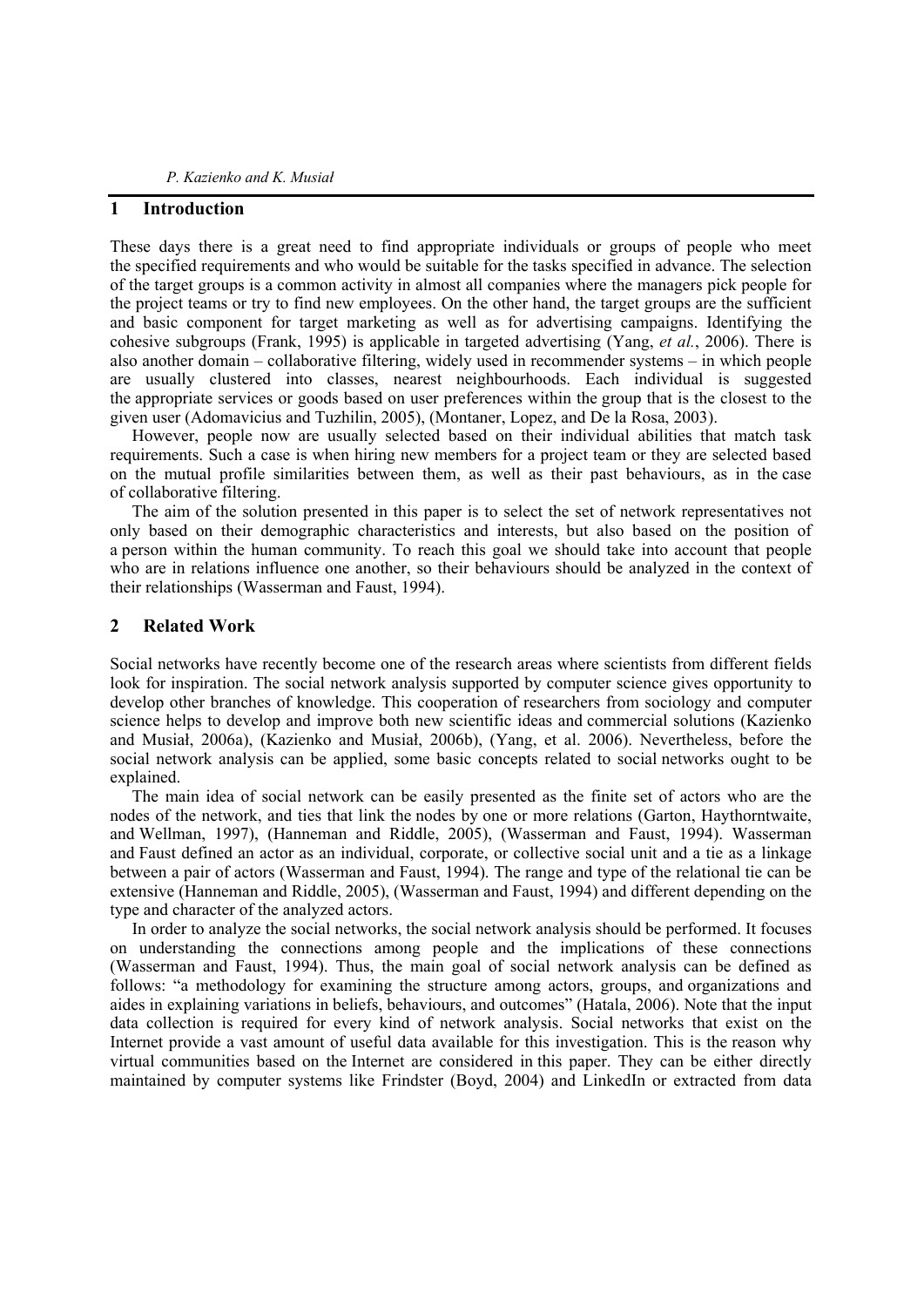about user activities in the communication networks like e-mails (Kazienko and Musiał, 2007), chats, blogs, homepages connected by hyperlinks (Adamic and Adar, 2003), etc. Some researchers identify the communities within the Web based on, e.g. link topology (Flake, Lawrence, and Giles, 2000), (Gibson, Kleinberg, and Raghavan, 1998), while others analyze the emails to discover the social network (Culotta, Bekkerman, and McCallum, 2004), (Kazienko and Musiał, 2007), (Shetty and Adibi, 2005), (Zhu, Chen, and Allen, 2006).

Social network analysis can be utilized to extract key members by determining the centrality, prestige, reachability, and connectivity measures (Carrington, Scott, and Wasserman, 2005), (Hanneman and Riddle, 2005), (Wasserman and Faust, 1994). Many approaches exist in order to evaluate the centrality of the person (Freeman, 1979). One of them is degree centrality that takes into account the number of neighbours that are adjacent from the given person (Shaw, 1954). Another example of the centrality measure is closeness centrality which pinpoints how close a member is to all the others within the social network by determining the shorter paths from user *h* to all other embers of the community (Sabidussi, 1966). Finally the betweeness centrality of a member pinpoints to what extend this member is between other people in the social network (Freeman, 1979). The second measure that characterizes a position of a member in the social network is prestige. Similarly to centrality, prestige can be calculated in various ways, e.g. proximity prestige, rank prestige, and degree prestige. The degree prestige takes into account the number of members that are adjacent to a particular member of the community (Wasserman and Faust, 1994).

Proximity prestige pinpoints how close all members are within the social community to a particular member (Wasserman and Faust, 1994). Finally, the rank prestige is measured based on the status of members in the network and depends not only on geodesic distance and number of relationships, but also on the prestige of members connected with the member (Katz, 1953).

The measure of centrality and prestige can be utilized not only in the regular social networks but also in the Web network, i.e. the network of web pages. Kumar *et al.* claim that the Web can be seen as a social network (Kumar, *et al.*, 2002) and this causes that the similar measures for nodes in hypertext and web-based systems can be applied (Botafogo, Rivlin, and Shneiderman, 1992).

### **3 Problem Description**

Group selection is applicable to many domains, e.g. the choosing of people for project teams, finding potential employees, searching consumer groups for advertising campaigns, or for use in target marketing.

The information available in the human community can improve the process of finding the appropriate employees for a specific task. On the one hand, the head-hunters can find new employees who will suit their expectations by social network analysis. On the other hand, the analysis of an individual's characteristics and their acquaintances within the social network support the development of target marketing by searching for the appropriate target group. For example, some specific products or services can be offered to the single and relatively small clique that has been identified in the community. Moreover, these goods may be suggested only to the carefully selected representatives of the group, who are the most important in the population as well as those who have the greatest influence on others. In all of these cases, the main goal is the same – to find the group of representatives that will fulfil fixed requirements with respect to social features of network's members. The new solution proposed below combines the traditional way of people selection with some new elements of social network analysis.

In this paper, an actor is defined as a discrete individual, i.e. a single person, while ties reflect the behavioural interactions between actors (Figure 1). For example, a couple of people who exchange email messages, who talk to each other or who comment on the same internet blogs are in a mutual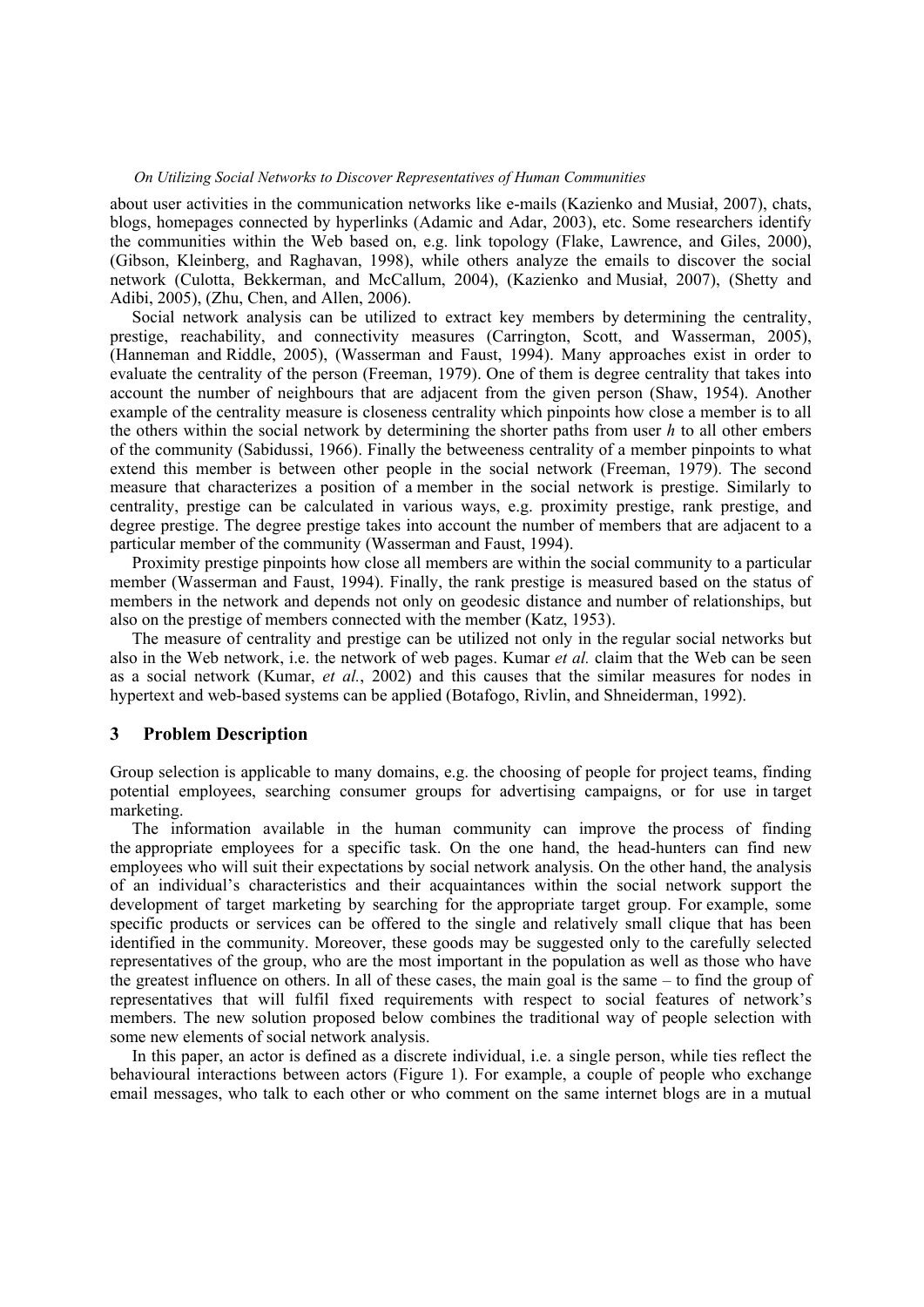relation. The social network that includes only individuals as actors is called a human community or human social network, and this is an important assumption for the selection of the target group considered in this paper. Based on these assumptions the definition of human social network can be created.

**Definition 1**. A human social network *HSN* is a tuple *HSN*=(*H,R*), where *H* is the finite set of members – humans, and  $R$  is the set of social relationships (ties) that join pairs of distinct humans, *R*:*H*×*H*, i.e. *R*={( $h_i$ , $h_j$ ):  $h_i$ ,∈*H*,  $h_j \in H$ ,  $i \neq j$ }.

Note that according to Definition 1 a network member cannot be in relation with himself. Moreover, only networks with card(H) > 1 are reasonable to consider.



**Figure 2** The process of selecting people for specific tasks

## **4 Representative Selection Based On Social Network**

The main concept of human group selection from a social network that could represent the larger population is quite simple. The general aim is to pick the appropriate group of human community representatives that fulfil established requirements. Simultaneously, the social aspects of peoples'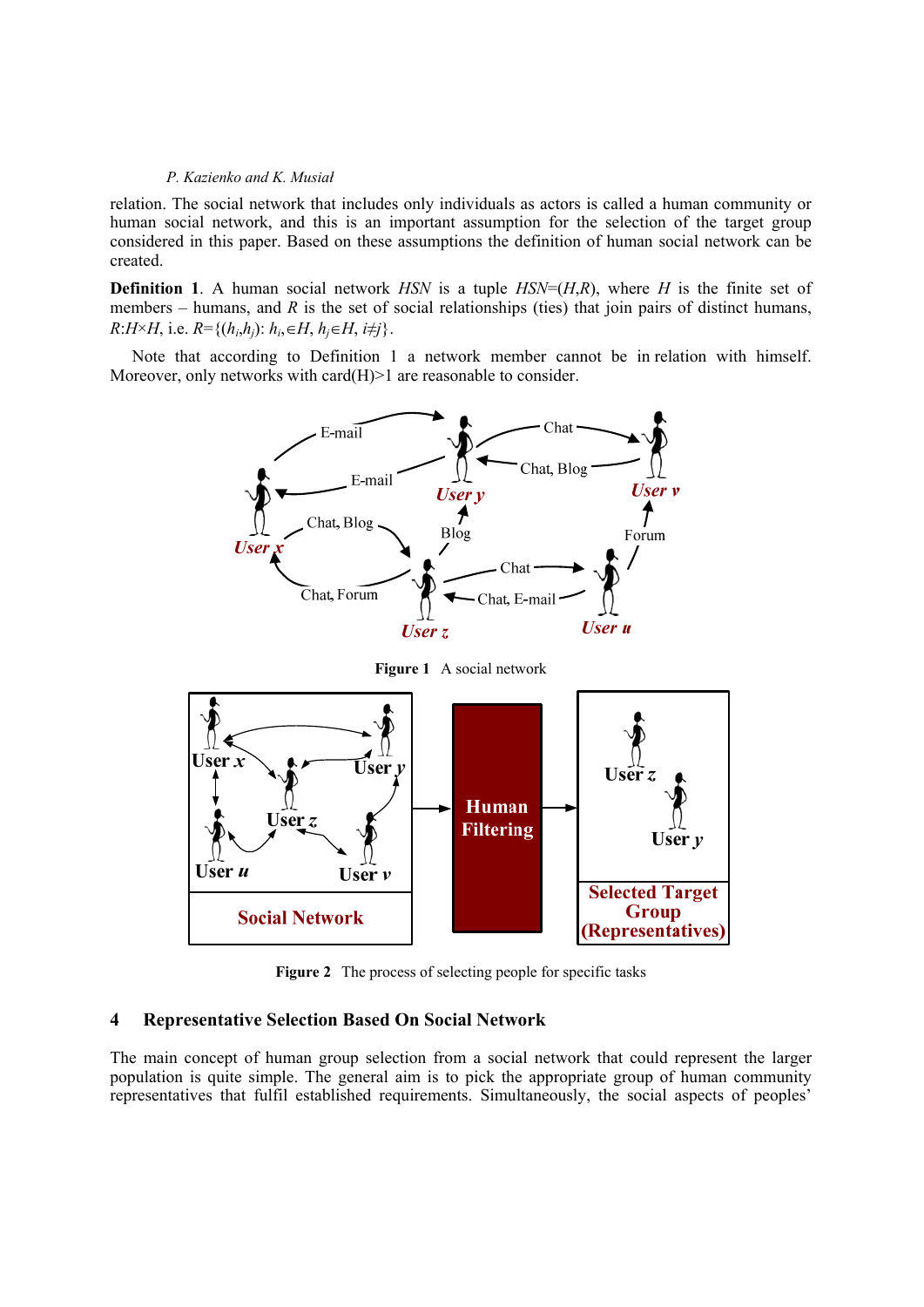behaviours should be taken into consideration during the selection. The entire process, which is further precisely described, is called human filtering (Figure 2).

The human filtering process includes one of two separate scenarios: selection by single member and by social group. Both of them are presented below.

### *4.1. Selection by Single Member*

The single member approach is composed of three main stages: simple matching, social position assignment and ranking creation (Figure 3). As a result of the human filtering, the ranking list of all humans *H* from human social network *HSN*=(*H*,*R*) is created and top *N* representatives form the target group.



**Figure 3** Elements of the process in human filtering by single member

This simple matching technique consists of testing members of the human social network *HSN* against the set of requirements to be fulfilled, such as gender, education level, age, etc. These requirements are established by the people who are looking for a person who suits their expectations.

Two groups of requirements: mandatory and optional can be identified. The former has to be fulfilled, whereas the latter does not necessarily. Language and particular ability can be considered as the mandatory requirements. Let's assume that we search for person who is going to be hired in Poland as a Java developer. Such a person should definitely speak Polish or English and can programme in Java. In such case mandatory requirements are: *language*∈{*Polish*, *English*} and *occupation*∈{*Java developer*}. On the other hand, some optional requirements may also exist, e.g. additional skills. Assume that we are looking for Java developer in Poland and it will make a good impression if the person has some knowledge about databases or data mining then this skill is optional requirement, so *skill*∈{*databases*, *data mining*}.

The more prerequisites the user meets the higher position in the final ranking list one obtains. First, every user is tested against the mandatory requirements. If even one of these requirements is not fulfilled then such person is rejected from the further calculations. If none of the community members meets all of the mandatory requirements then these requirements should be weakened and all the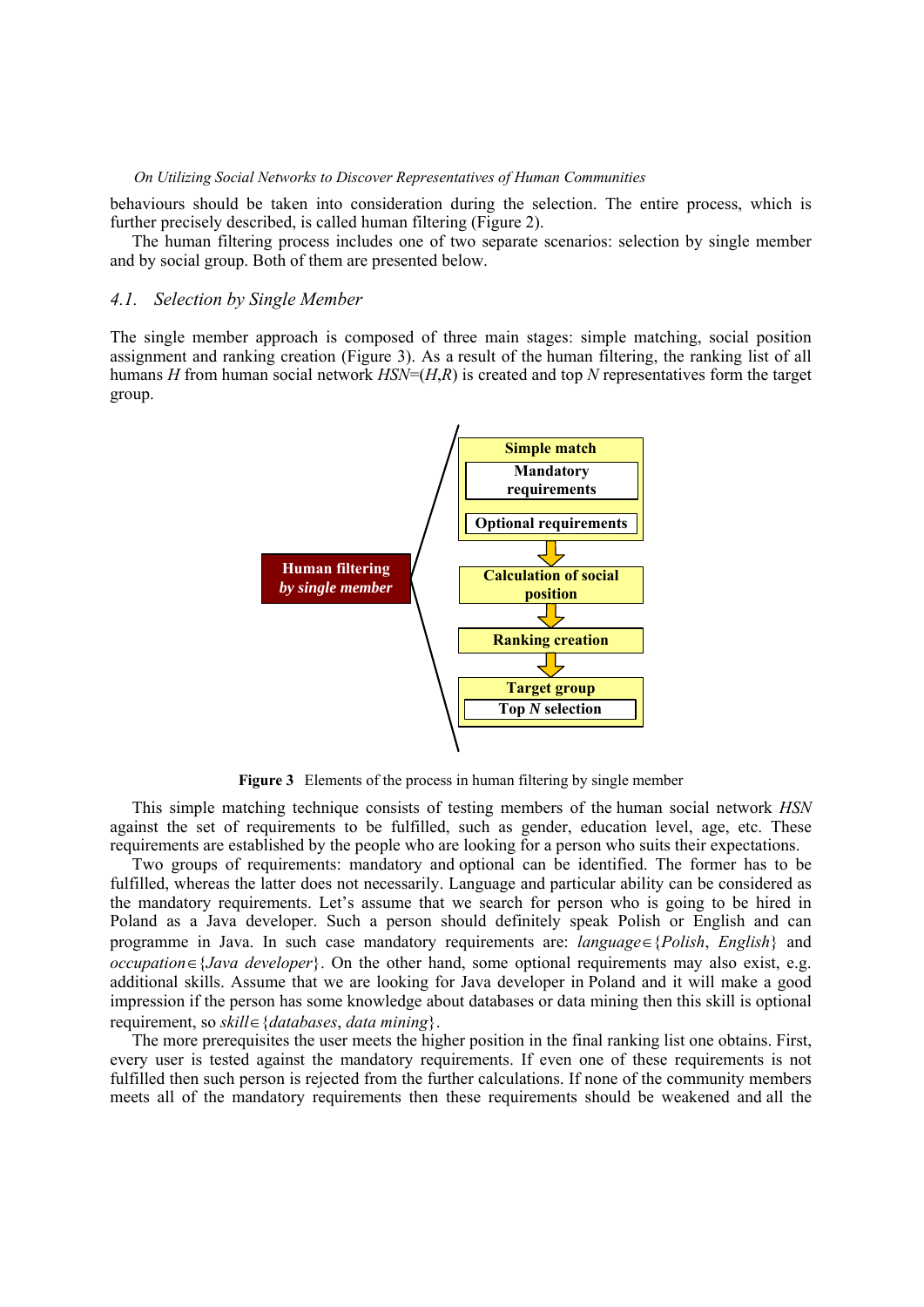calculation repeated. Then, each user is checked against the optional requirements. After the simple matching process, the social position value should be assigned to every member of the network and based on its value the ranking is created. Top *N* members from the ranking form the final group of representatives.

The whole process of human filtering for an individual *h* from human social network *HSN*=(*H*,*R*), *h*∈*H* is presented in Figure 4.



**Figure 4** Human filtering process for an individual

This ranking list of  $h \in H$  is created based on the value of the match function  $M(h)$ , as follows:

$$
M(h) = \alpha \cdot GOR(h) + \beta \cdot \frac{SP(h)}{SP_{\text{max}}}
$$
 (1)

where:

 $GOR(h)$  – the general optional requirements' function that pinpoints to what extend the user matches the optional requirements. The range of the function is  $[0,1]$ .

*SP*(*h*) – the social position of user *h* within the community, the range is from [0,*C*]; *C* – the number of members within the community;

*SP*max – the maximum value of social position within the given network;

 $\alpha$ ,  $\beta$  – the coefficient that indicates the importance of the functions  $OR(h)$  and  $SP(h)$  respectively.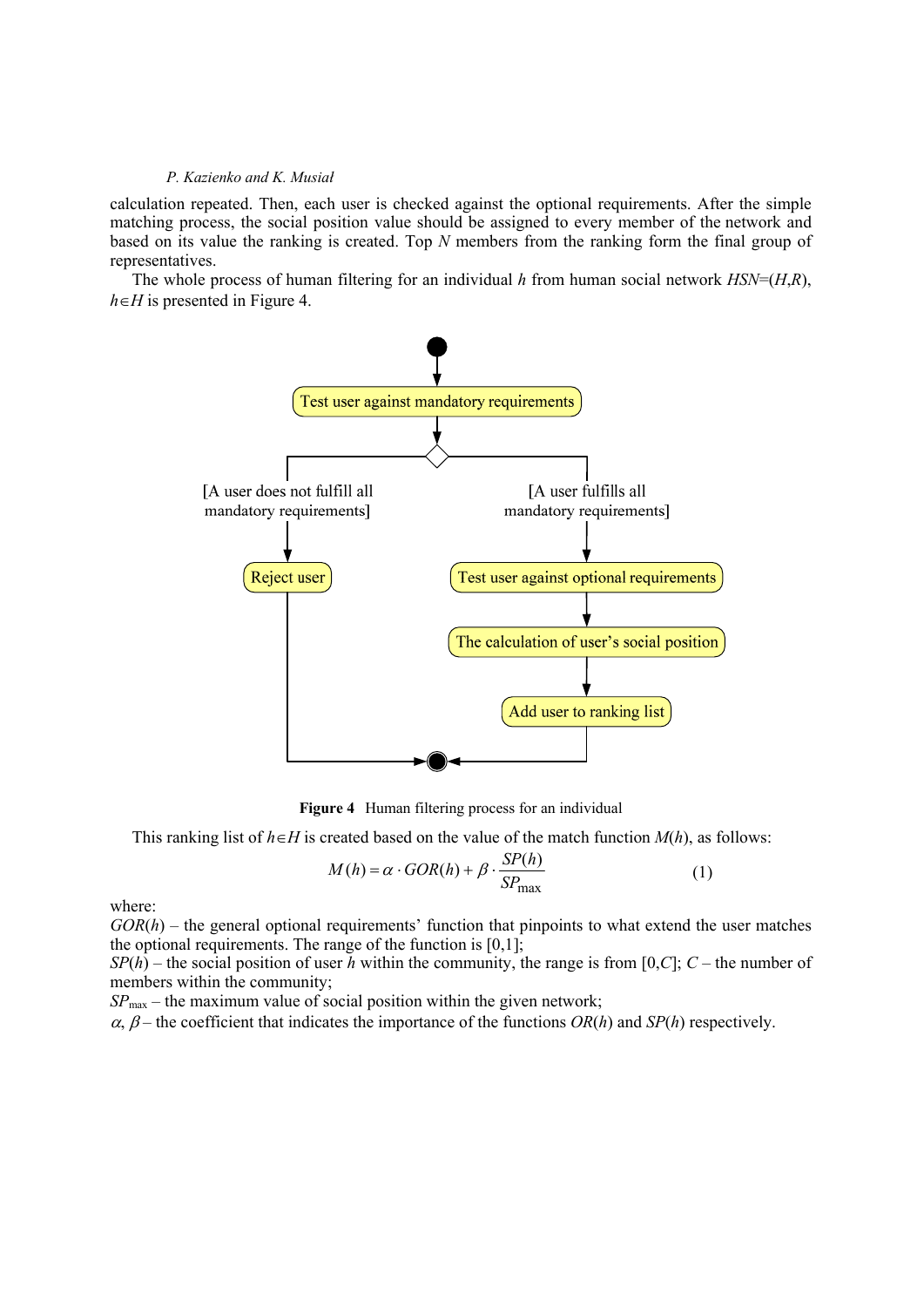## 4.1.1. Optional Requirements

The optional requirements indicate the conditions that the person does not have to fulfil. Nevertheless, the more optional prerequisites the user meets the higher the position in the final ranking list one obtains.

The value of the general optional requirements' function *GOR*(*h*) reflects to what extend user *h* matches optional requirements. It is calculated by using:

$$
GOR(h) = \sum_{i=1}^{K} w_i OR_i(h)
$$
 (2)

where:

 $K$  – the number of optional requirements;

 $OR<sub>i</sub>(h)$  – the function that pinpoints whether the *i*-th optional requirement is fulfilled or not. If so then  $OR_i(h)=1$ ; otherwise  $OR_i(h)=0$ ;

*w<sub>i</sub>* – the weights assigned to every single optimal requirement, *w<sub>i</sub>*∈[0;1] and  $\sum w_i$  = = *K i*  $w_i = 1$ . 1

Note that the weights, which are assigned to an optional requirement, enable us to adjust the importance of particular optional requirements. For example, if the weight for age is greater than for gender then the user had better be of the proper age rather than of proper gender.

After calculation of *OR*(*h*) for all members, their social position is computed.

# 4.1.2. Social Position

The social position refers to the standing and potential social capital of the user in the network (Kazienko and Musiał, 2006b). The concept of social capital has been studied by many sociologists (Boyd, 2004), (Coleman, 1990), (Putnam, 2000). In general, the greater social position one possesses the more valuable this member is to others. It's often the case that we only need to extract the highly important persons, i.e. with the greatest social position. Such people surely have the biggest influence on others. As a result, we can focus our activities like advertising or marketing solely on them and we would expect that they would entail their acquaintances. The value of social position depends on both the strength of the relationships the person maintains in the network as well as the social positions of their acquaintances. In other words, the social position of a person is inherited from others but the level of inheritance depends on the activities of the acquaintances directed to this person. Thus, the social position depends also on the number and quality of relationships. The same social position can be achieved by member *h* if *h* has many relationships with people who have medium social position or if *h* has only few relationships but with participants with high social position.

Social position function *SP*(*h*) of user *h* respects both the value of social positions of user's *h* acquaintances as well as their activities in relation to *h*:

$$
SP(h) = (1 - \varepsilon) + \varepsilon \cdot (SP(y_1) \cdot C(y_1 \to h) + \dots + SP(y_m) \cdot C(y_m \to h)) \tag{3}
$$

where:

 $\varepsilon$  – the constant coefficient from the range [0,1];

 $y_1, \ldots, y_m$  – acquaintances of *h*, i.e. members who are in the direct relation to *h*;

*m* – the number of acquaintances of user *h*;

 $C(y_1 \rightarrow h)$ , …,  $C(y_m \rightarrow \hat{h})$  – the function that denotes the contribution in activity of  $y_1, \ldots, y_m$  directed to *h*.

To calculate the social position of the person within the social network the convergent, iterative algorithm is used. This means that there have to be a fixed appropriate stop condition. The formal proof of the algorithm convergence is in (Kazienko and Musiał 2007).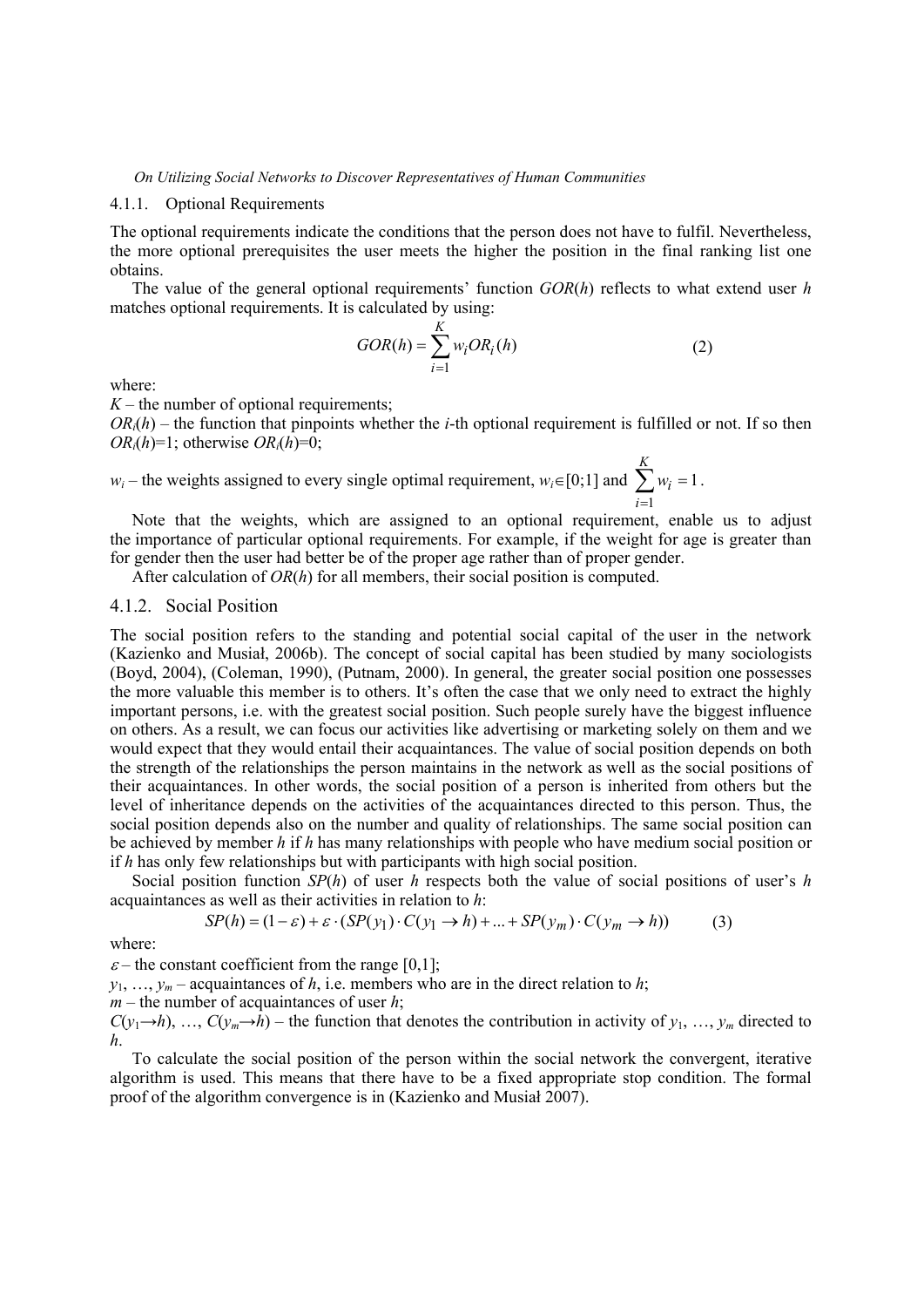Firstly, people who do not have any relationships within the network are rejected and their social position equals 0. Next, the contribution of the activity of the members who are in some relationships but are not active within these relationships at all is distributed equally among all their acquaintances. The reason being is that the sum of all contributions of one person in their relationships ought to be equal 1.

Research shows that the initial value of social position does not influence its final value, but the number of iterations. Moreover, the sum of all the users' social positions within the network is convergent to the number of network's members. In consequence, the average social position is convergent to 1. The formal proof of this feature is in (Kazienko and Musiał 2007).



**Figure 5** Elements of the process in human filtering by social group

## *4.2. Selection by Social Group*

The second approach to human filtering is called selection by social group (Figure 5). First, a social clustering method that originates from social network analysis (SNA) is utilised to extract cohesive social subgroups, i.e. groups of people close to one another.

**Definition 2**. A cohesive social subgroup *CSG*=( $H<sup>G</sup>, R<sup>G</sup>$ ) in the human social network  $HSN=(H,R)$ , is the coherent partition of the network  $\hat{HSN}=(H,R)$  that exceeds the given threshold of cohesiveness. *H*<sup>G</sup>⊂*H*,  $R^G$ ⊂ $R$ ,  $R^G$ ={( $h_i$ , $h_i$ ):  $h_i$ ,∈ $H^G$ ,  $h_i ∈ H^G$ ,  $i \neq j$ }.

The measure of cohesiveness can be defined in many different ways. Wasserman and Faust distinguish four general properties of cohesive subgroups that can be used to evaluate the group cohesiveness (Wasserman and Faust, 1994):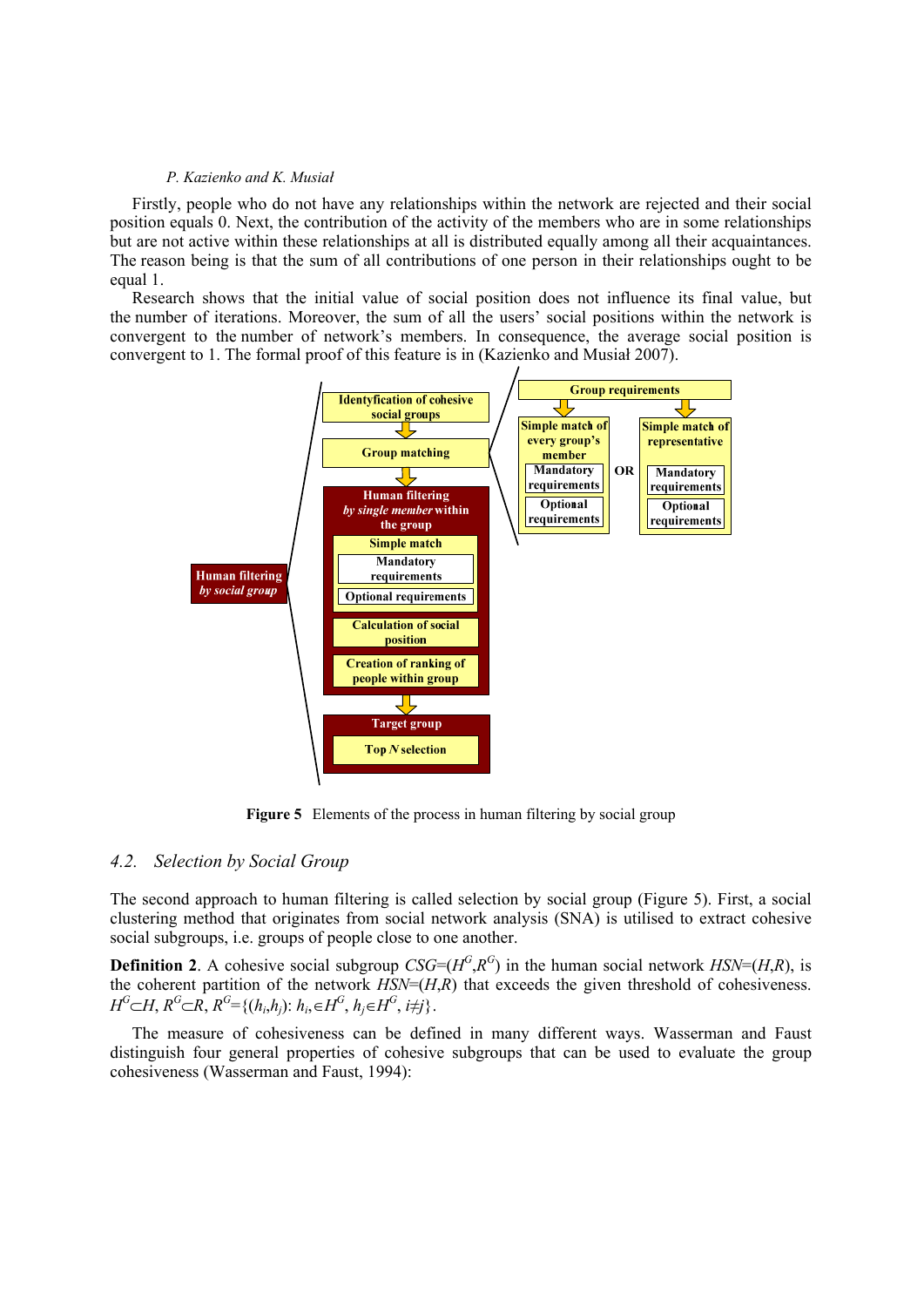- a) The frequency of relationships always exceeds the given threshold  $\tau$  requires that every human  $h_i ∈ H^G$  in the subgroup *CSG*= $(H^G, R^G)$  is related to at least  $\tau$  humans  $h_i ∈ H^G$  in this subgroup.
- b) The mutuality of the relationship requires that every human  $h_i \in H^G$  in the subgroup  $\overline{CSG} = (H^G, R^G)$ is adjacent to all others in this subgroup. As a result, we obtain a clique. This is a stronger version of a).
- c) The closeness or reachability of the subgroup members requires that every human  $h_i \in H^G$  in the subgroup *CSG*= $(H^G, R^G)$  is reachable to all others, but not necessarily adjacent. In other words, there exists a path between any pair of humans.
- d) The relative high frequency of relationships within the subgroup requires that every human  $h_i \in H^G$  in the subgroup *CSG*=( $H^G, R^G$ ) has at least as many relationships with subgroup members *h*<sub>i</sub>∈*H<sup>G</sup>* as with other social network members  $h_k ∈ H\ H^G$ .

Cohesive subgroups can be extracted using one of the well-known clustering algorithms (Tan, Steinbach, and Kumar, 2006).

After the cohesive subgroups are identified, group matching is performed. The first step of this activity is to test each group against a set of additional group requirements that concerns the overall characteristic of the searched group. The cardinality of the group or cohesion level can be seen as the additional requirements. For example, we are interested only in groups that exceed a certain number of members and simultaneously, that the cohesion of the group is at least of a given level.

The second step of group matching is the simple match known from the selection by single member approach. However, here we can either test all users from the group against the requirements or create a representative of each group to test against the specified requirements. The group representation can be created based on the calculations of average characteristics of all of the group's members. In another approach, the representation is the person who is the closest to the centre of the group. As the result of group matching only one group that best suits the specific needs is selected. After that, human filtering by single member is performed to the selected group (see the previous section). Note that the input for human filtering by single member is one group instead of the entire social network. Finally, the ranking list of the selected members is created in order to identify the most valuable persons within the matched group.

# *4.3 Comparison of Both Approaches*

Two variants of human filtering were presented in the previous sections: by single member and by social group. In the social group approach we obtain a list of the most potentially valuable members from one previously identified social group, i.e. those who are close to one another (Figure 6a). We can also assume that they are in the direct relationship, have common acquaintances or at least the shortest paths between them are relatively short. On the other hand, the single member method provides the distributed group of people from the entire network who not necessarily are related or close to one another (Figure 6b).

## **5. Case Study**

The following case study presents how to calculate the social position of individuals within the social network. Let us assume that we have a human community as in Figure 7. The arc values indicate the contributions of activities between a pair of members. The sum of contributions per each member equals 1.

In order to calculate the social position the iterative algorithm is utilized. The calculation of social position is repeated until the defined stop condition is reached. In the presented case study the stop condition is defined as the precision to the fifth decimal place between two following iterations.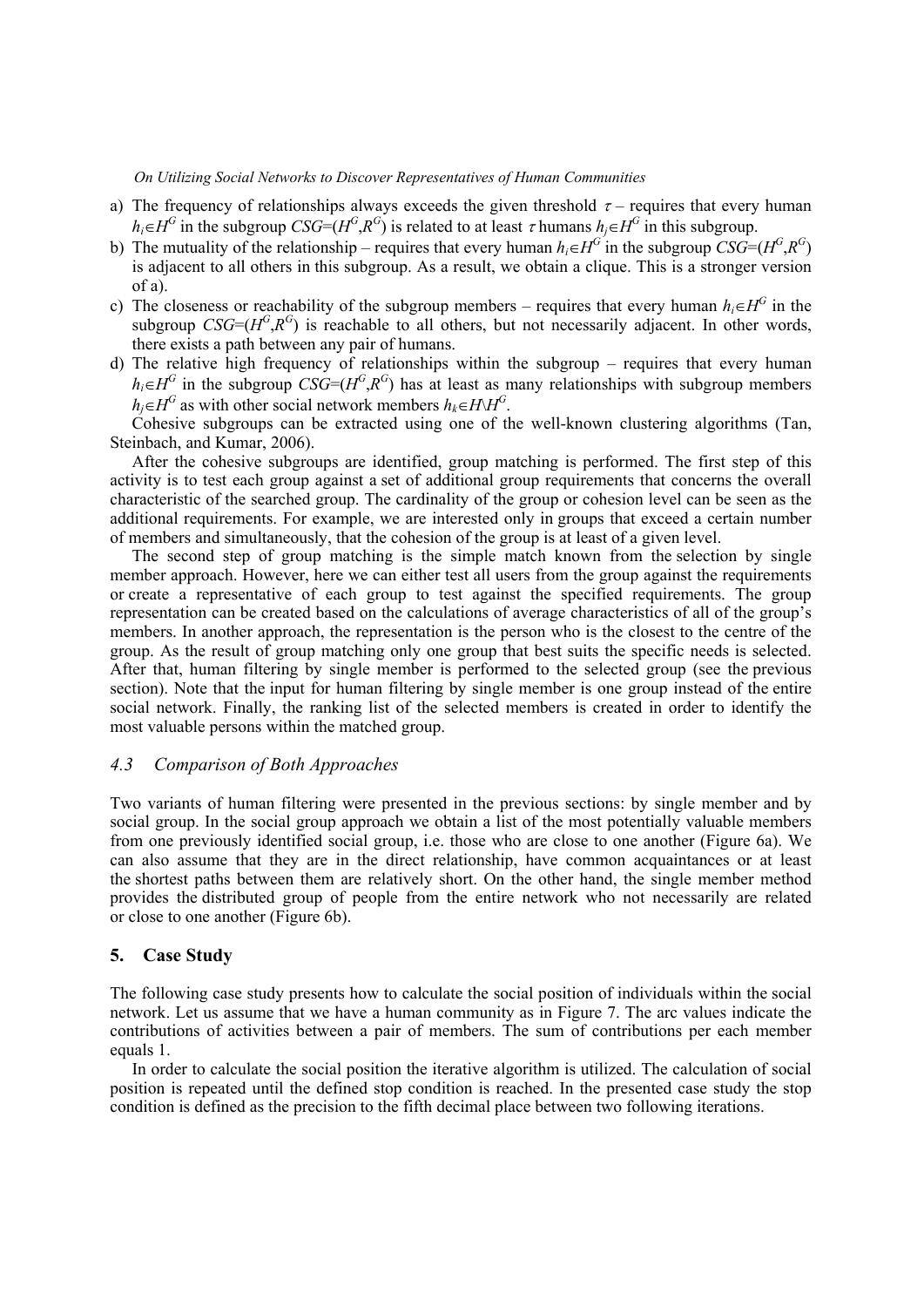*P. Kazienko and K. Musiał*



**Figure 6** The outcome of human filtering process a) by single member; b) by social group. The black circles denote people who were selected in human filtering process



**Figure 7** A human community and its two representatives

The tests consist of two main parts. Firstly, the influence of  $\varepsilon$  coefficient's value on the final social position of an individual is investigated. The aim of the second part is to assess the number of necessary iterations in relation to the initial social position values of the members of the human community.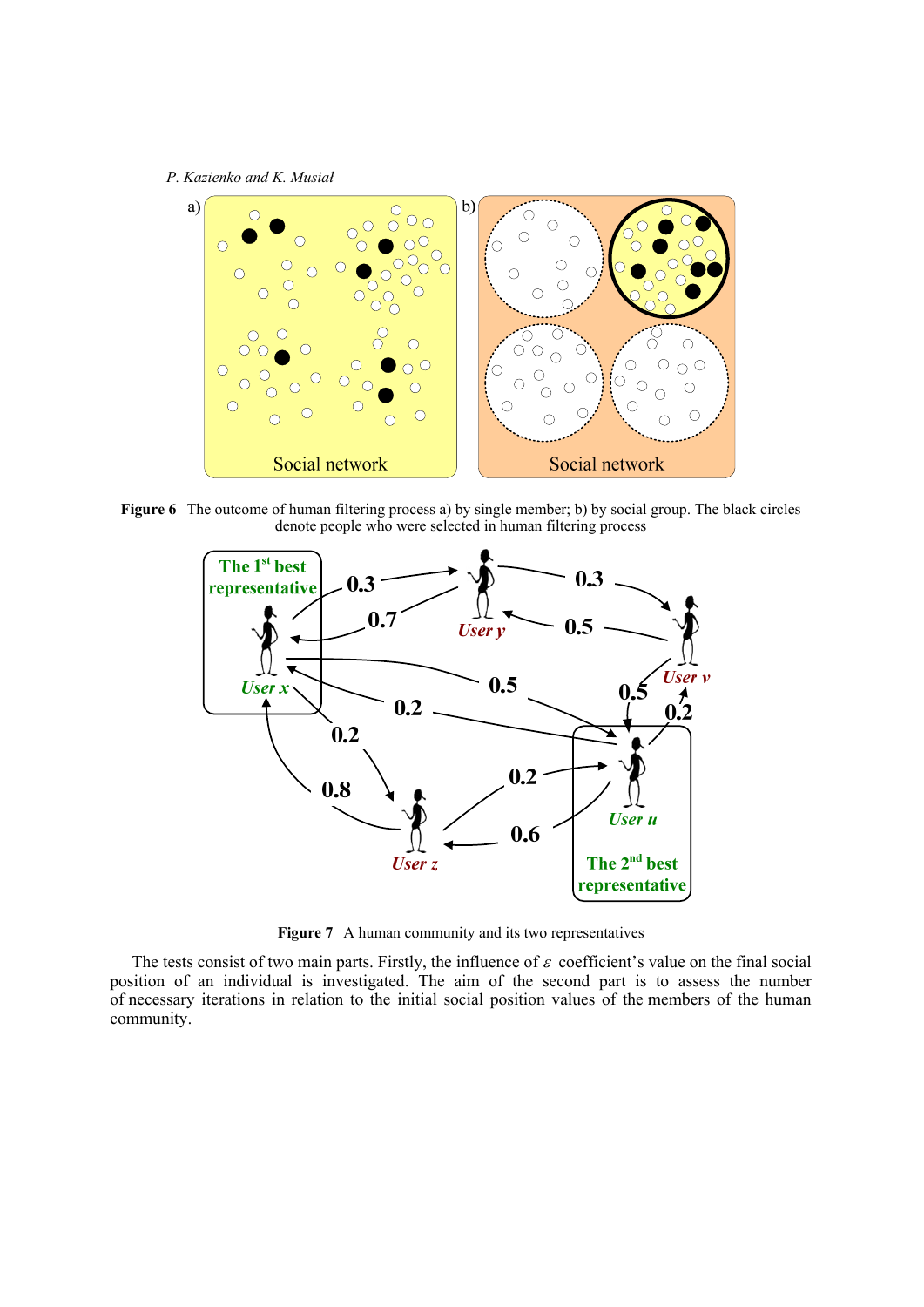## *5.1. The influence of* <sup>ε</sup>

In the first step the initial social positions for all members (Figure 7) are established as follows:  $SP(x)$  $= 0.2$ ,  $SP(y) = 0.2$ ,  $SP(z) = 0.2$ ,  $SP(u) = 0.2$ ,  $SP(v) = 0.2$ . The following values of  $\varepsilon$  have been taken into account:  $\varepsilon = 0.1$ ,  $\varepsilon = 0.5$ , and  $\varepsilon = 0.9$ . For all cases the stop condition is: no difference in social position values with precision of 5 digits after the decimal point for all the members in two following iterations. The number of necessary iterations as well as the social position distribution has been studied in relation to  $\varepsilon$  (Table 1, Table 2, Table 3).

**Table 1** Social position calculation for the social network from Figure 7;  $\varepsilon = 0.1$ 

| $\varepsilon = 0.1$     |     |       |   |         |             |         |  |
|-------------------------|-----|-------|---|---------|-------------|---------|--|
| <b>Iteration</b><br>No. |     | 2     | . | 7       | 8           | 9       |  |
| SP(x)                   | 0.2 | 0.934 |   | 1.06758 | 1.06758     | 1.06758 |  |
| SP(y)                   | 0.2 | 0.916 |   | 0.97951 | 0.97951     | 0.97951 |  |
| SP(z)                   | 0.2 | 0.916 |   | 0.98258 | 0.98258     | 0.98258 |  |
| SP(u)                   | 0.2 | 0.924 |   | 1.02051 | 1.02052     | 1.02052 |  |
| SP(v)                   | 0.2 | 0.910 |   | 0 94979 | 0 9 4 9 7 9 | 0.94979 |  |

| $\varepsilon$ = 0.5     |     |      |  |         |         |         |  |
|-------------------------|-----|------|--|---------|---------|---------|--|
| <b>Iteration</b><br>No. |     | 2    |  | 19      | 20      | 21      |  |
| SP(x)                   | 0.2 | 0.67 |  | 1.30447 | 1 30447 | 1.30447 |  |
| SP(y)                   | 0.2 | 0.58 |  | 0.88142 | 0.88142 | 0.88142 |  |
| SP(z)                   | 0.2 | 0.58 |  | 0.96289 | 0.96289 | 0.96289 |  |
| SP(u)                   | 0.2 | 0.62 |  | 1.10816 | 1.10816 | 1.10816 |  |
| SP(v)                   | 0.2 | 0.55 |  | 0.74302 | 0.74303 | 0.74303 |  |

**Table 2** Social position calculation for the social network from Figure 7:  $\varepsilon = 0.5$ 

**Table 3** Social position calculation for the social network from Figure 7;  $\varepsilon = 0.9$ 

| $\varepsilon$ = 0.9     |                |       |   |         |         |         |  |  |
|-------------------------|----------------|-------|---|---------|---------|---------|--|--|
| <b>Iteration</b><br>No. |                |       | . | 120     | 121     | 122     |  |  |
| SP(x)                   | 0.2            | 0.406 |   | 1.51933 | 1.51933 | 1.51933 |  |  |
| SP(y)                   | 02             | 0 244 |   | 0.74265 | 0.74265 | 0.74265 |  |  |
| SP(z)                   | 0.2            | 0 244 |   | 1.02148 | 1.02148 | 1.02148 |  |  |
| SP(u)                   | 0.2            | 0.316 |   | 1.19999 | 1.20000 | 1.20000 |  |  |
| SP(v)                   | 0 <sub>2</sub> | 0.190 |   | 0.51651 | 0.51651 | 0.51651 |  |  |

The data from Table 1 to Table 3 provides the information about the influence of the coefficient  $\varepsilon$ value on the number of iterations that ought to be performed before the stop condition is fulfilled. It means that the greater  $\varepsilon$  is, the more iterations must be performed (Table 4).

Social positions for each user from the human community are separated in relation to the value of the coefficient  $\varepsilon$ , and are presented on the charts (Figure 8). Note that user *x*'s social position is always the highest while user *v* possesses the lowest social position. The highest or lowest values for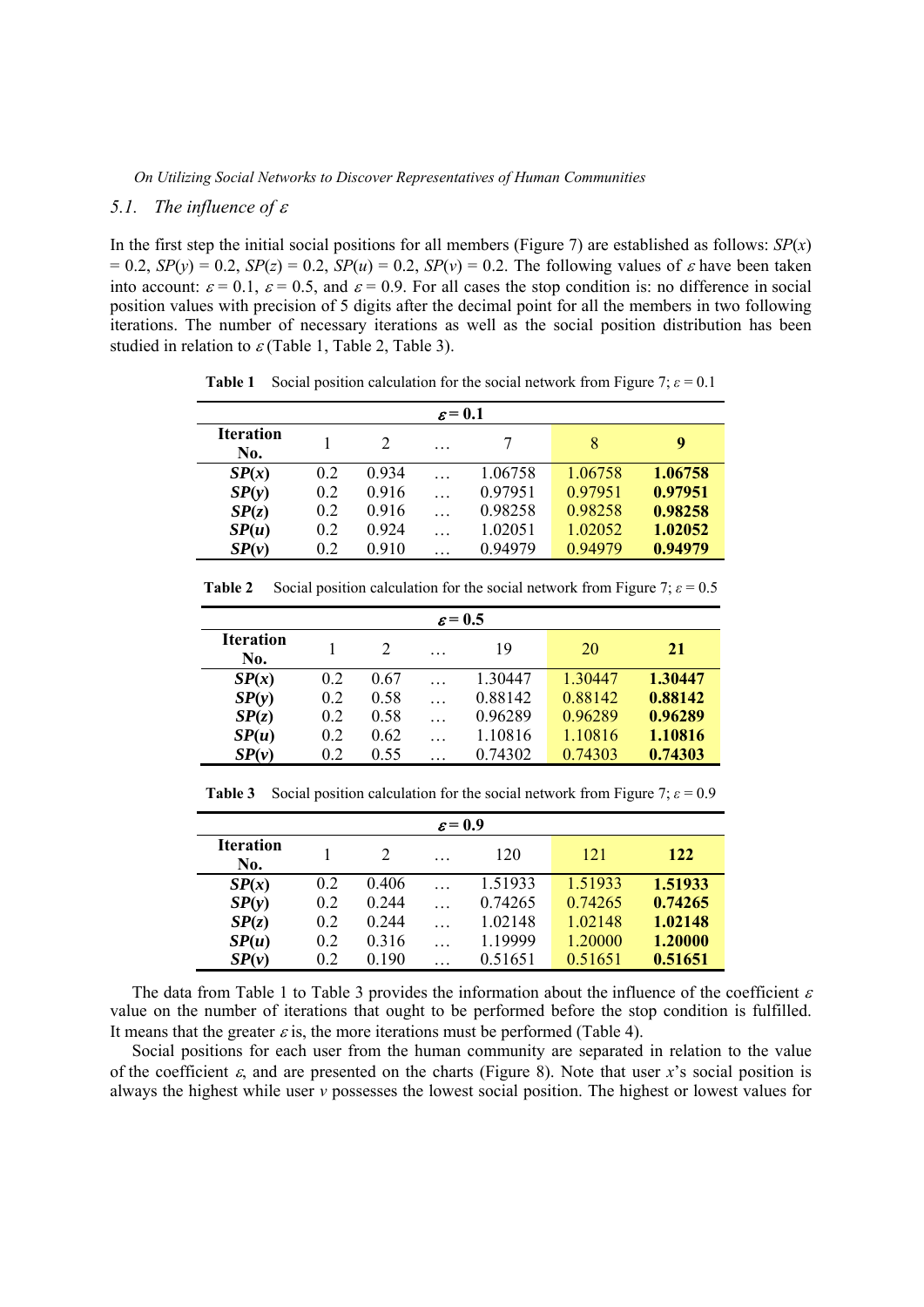all the members are reached when  $\varepsilon=0.9$ . Moreover, the social position of the individual is nearly linearly dependent on the value of  $\varepsilon$  (see regression lines in the Figure 8).



**Table 4** The number of iterations in relation to the value of ε

**Figure 8** The values of members' social positions in relation to ε value

All the calculations of the social positions are gathered together in Figure 9. If we would need to extract the best representative of the community from Figure 7, then we always would select member *x* and next in order – member *u*. Note that they both have the greatest number of acquaintances – three, as compared to all the others who possess only two (Figure 7).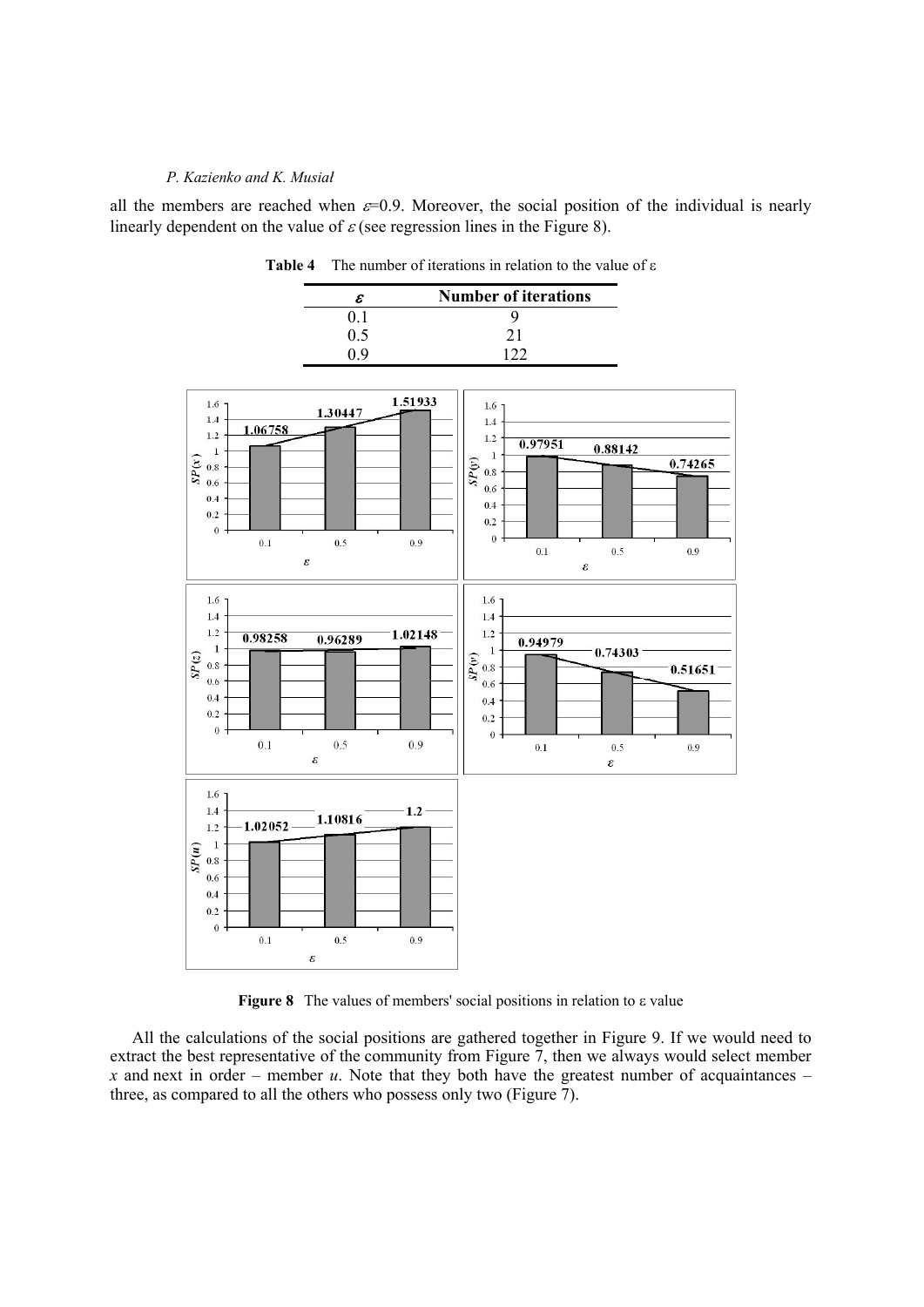Some additional information about the influence of the coefficient  $\varepsilon$  onto the members' social positions provides the average social position within the human community and the standard deviation of the social position's value (Figure 10). If  $\varepsilon$  is greater, the distance between the minimum and maximum social position within community increases. The next conclusion is that the average social position does not depend on the value of  $\varepsilon$ . In all cases, it equals around 1 (Figure 10, Figure 11). However, the standard deviation differs depending on the coefficient  $\varepsilon$  value. The greater  $\varepsilon$  is, the bigger standard deviation is. Furthermore, the dependence between the value of the coefficient  $\varepsilon$  and standard deviation is linear (Figure 11).



**Figure 9** The value of social position in relation to ε



**Figure 10** The minimum, maximum, average, and standard deviation of social position calculated for the same community but for different values of  $\varepsilon$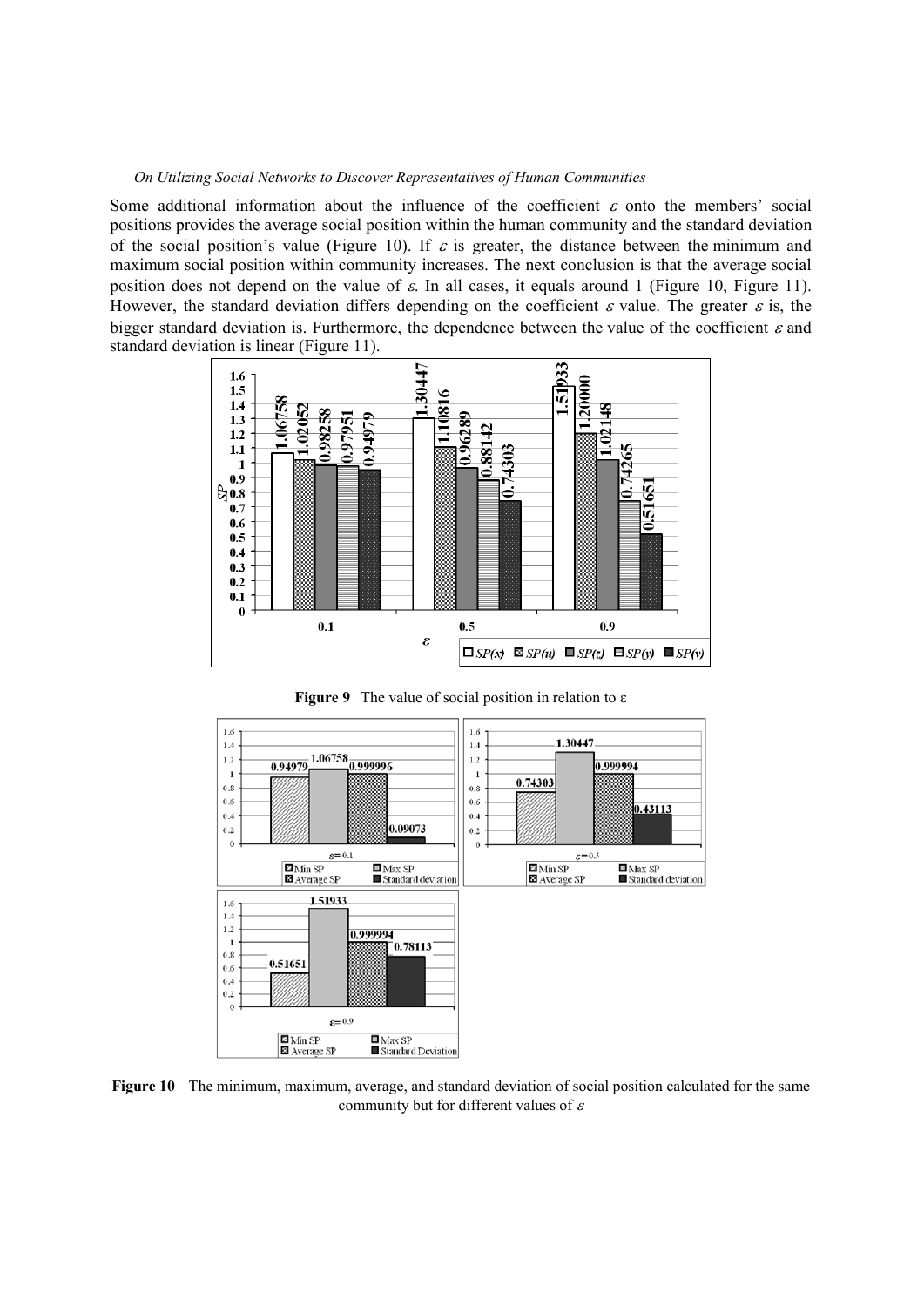

**Figure 11** The linear regression for average social position and standard deviation

As it was presented,  $\varepsilon$  influences the number of iterations and the value of the distance between the members' social positions. The coefficient should be picked out very carefully. On one hand the large number of calculations would slow down the process due to a big number of iterations. On the other hand too few iterations may cause the values of all social positions to be too close to each other.

# *5.2. The influence of initial social positions*

Another issue that is investigated in this paper is the influence of the initial social position values on the number of iterations that must be performed before the stop condition is reached. Two groups of tests have been carried out for the social network in Figure 7 and for two different values of  $\varepsilon$ , i.e.  $\varepsilon$ =0.5 and  $\varepsilon$ =0.9. For each group, five different sets of initial values have been studied: *SP*(*x*) = *SP*(*y*)  $= SP(z) = SP(u) = SP(v) = 0$  (case 1),  $SP(x) = SP(y) = SP(z) = SP(u) = SP(v) = 0.2$  (case 3),  $SP(x) =$  $SP(y) = SP(z) = SP(u) = SP(v) = 1$  (case 4),  $SP(x) = SP(y) = SP(z) = SP(u) = SP(v) = 3$  (case 5). In case 2, initial values have been assigned relatively close to the final ones (Figure 8):  $SP(x)=1.4$ ,  $SP(y)=0.8$ ,  $SP(z)=1$ ,  $SP(u)=1.1$ ,  $SP(v)=0.6$ . The stop conditions are the same as in the previous calculations. This means that there is no difference in the social position values with precision to the 5-th decimal place for all the members in two following iterations. The results of experiments are presented in Table 5 and Figure 12, for  $\varepsilon=0.5$  and in Table 6 and Figure 13, for  $\varepsilon=0.9$ , respectively.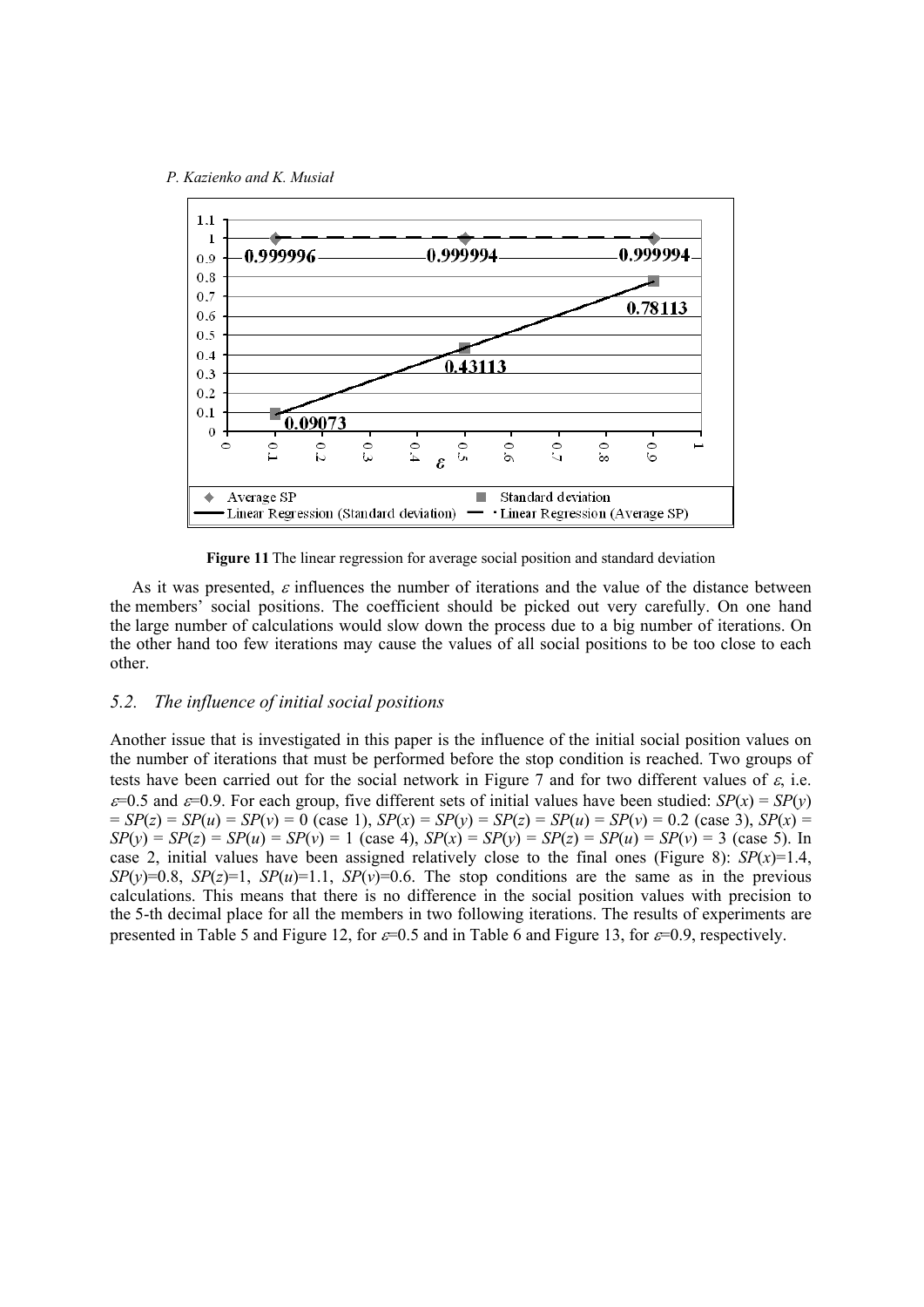*On Utilizing Social Networks to Discover Representatives of Human Communities*

| Case   | SP(x) | SP(y) | SP(z) | SP(u) | SP(v) | Number of<br><i>iterations</i> |
|--------|-------|-------|-------|-------|-------|--------------------------------|
| Case 1 |       |       |       |       |       | 21                             |
| Case 2 | 14    | 0.8   |       |       | 06    | 16                             |
| Case 3 | 02    | 02    | 02    | 02    | 02    | 21                             |
| Case 4 |       |       |       |       |       | 12                             |
| Case 5 |       |       |       |       |       | 20                             |

**Table 5** Social position calculation for different sets of their initial values ( $\varepsilon$ =0.5)



**Figure 12** The number of iterations in relation to the initial values of social position in the human community  $(\varepsilon=0.5)$ 

The first thing that should be emphasized is that the final value of the social position is not influenced by the initial values of social positions assignment. In all cases the final values of social positions are very similar. They are exactly the same with a precision to the 4-th decimal place. In consequence, the representatives of the community from Figure 7, who will be selected based on their social position, would always be the same: member *x* and next member *u*; regardless of the initial values.

| Case   | SP(x) | SP(y) | SP(z) | SP(u) | SP(v) | Number of<br>iterations |
|--------|-------|-------|-------|-------|-------|-------------------------|
| Case 1 |       |       |       |       |       | 110                     |
| Case 2 | 14    | 0.8   |       |       | 06    | 65                      |
| Case 3 | 02    | 02    | 02    | 02    | 02    | 113                     |
| Case 4 |       |       |       |       |       | 21                      |
| Case 5 |       |       |       |       |       | 118                     |

**Table 6** Social position calculation for different sets of their initial values (*ε*=0.9)

The smallest number of iterations is reached when the initial values of social positions for every member equal 1 (case 4). Among all other cases the best result has been achieved when initial values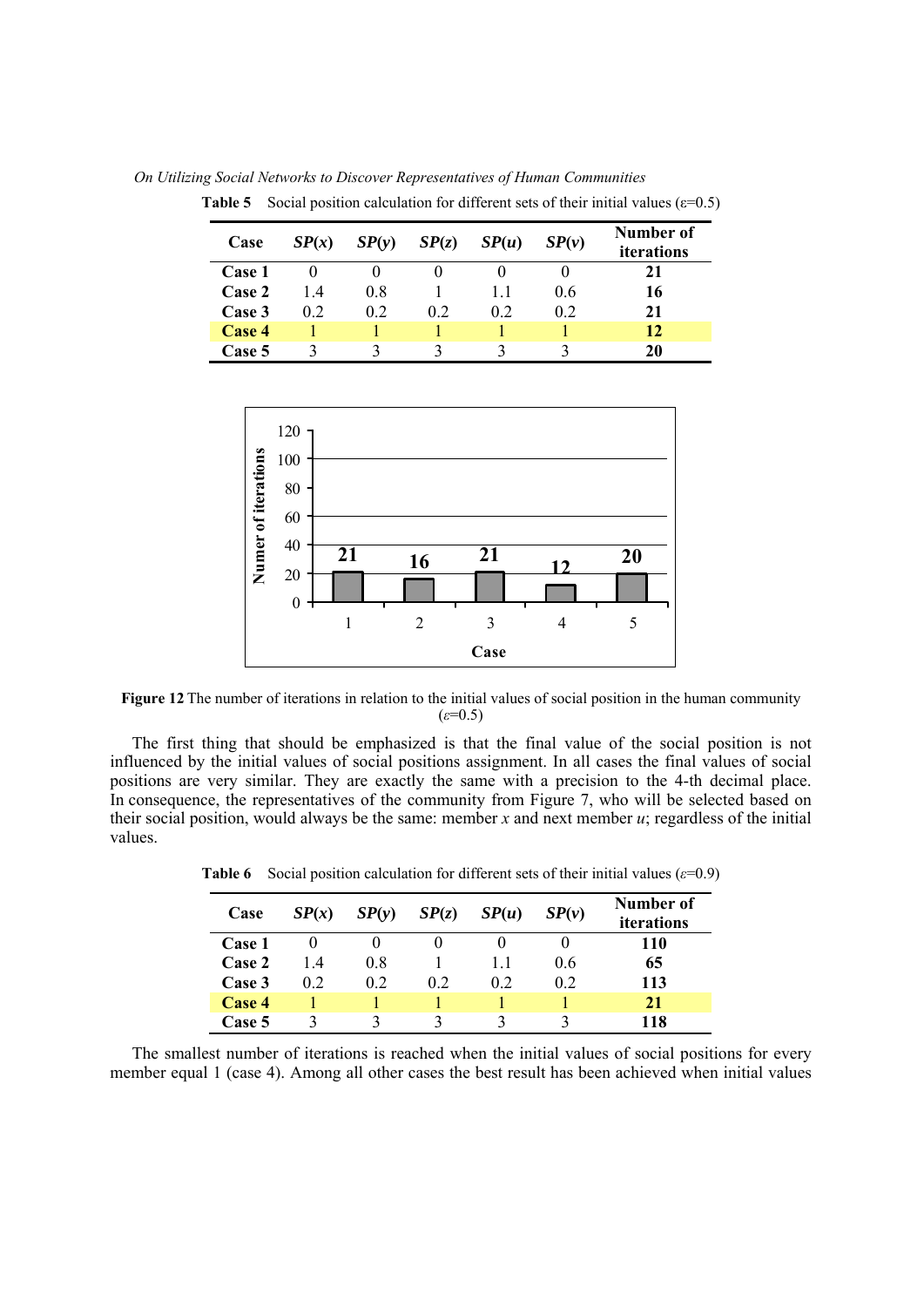are close to their final values (case 2). In other cases, the number of iterations is significantly larger: between 20 and 21, for  $\varepsilon$ =0.5 (Figure 12, Table 5) or at least 110, for  $\varepsilon$ =0.9 (Figure 13, Table 6).



**Figure 13** The number of iterations in relation to the initial values of social position in the human community (*ε*=0.9)

# **6. Conclusions**

The human filtering process can differ depending on the goals of target group selection. Two variants of the process were presented: human filtering by single member and human filtering by social group. In the social group approach we obtain the list of members only from one, previously identified social group, i.e. those who are in relationships with one another. On the other hand, the single member method provides a group of people that are not necessarily related to one another.

The presented solution gives the opportunity to improve the selection of groups regardless the goal of such selection. This framework can be a powerful tool, which can be used to choose people for project teams, find new potential employees, search the consumers' group for advertising campaigns, and finally for use in target marketing. The social position enables to analyze the social network with respect to social aspects of peoples' behaviours.

## **Acknowledgements**

This work was partly supported by the Polish Ministry of Science and Higher Education, grant no. N516 037 31/3708.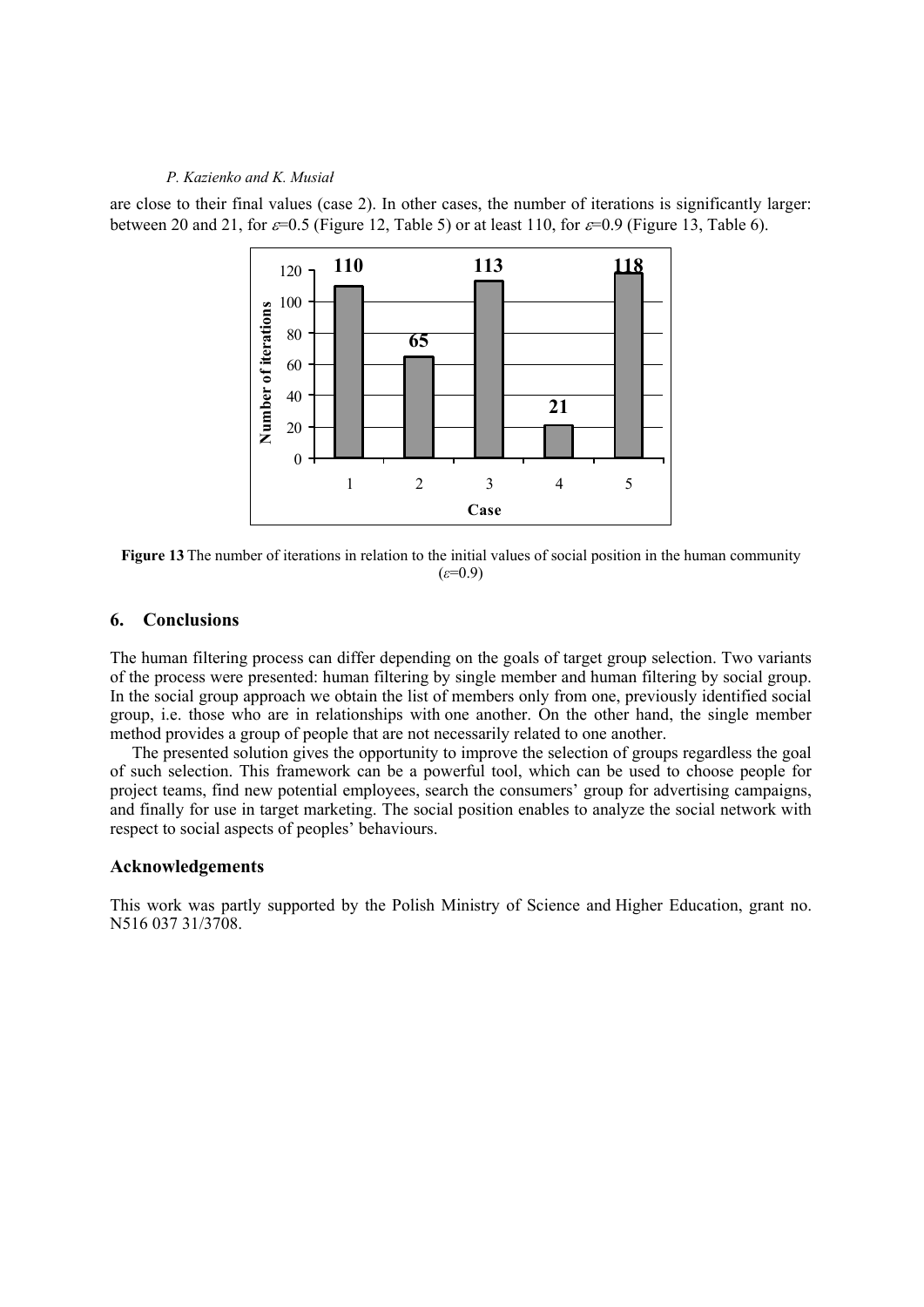## **References**

- (Adamic and Adar, 2003) Adamic, L.A. and Adar, E., 2003, "Friends and Neighbors on the Web", Social Networks, 25 (3), 211-230.
- (Adomavicius and Tuzhilin, 2005) Adomavicius, G. and Tuzhilin, A., 2005, "Toward the Next Generation of Recommender Systems: A Survey of the State–of–the–Art and Possible Extensions", IEEE Transactions on Knowledge and Data Engineering, 17 (6), 734-749.
- (Botafogo, Rivlin, and Shneiderman, 1992) Botafogo, R.A., Rivlin, E., and Shneiderman, B., 1992, "Structural analysis of hypertexts: identifying hierarchies and useful metrics", ACM Transaction on Information Systems, 10(2),, 142-180.
- (Boyd, 2004) Boyd, D.M., 2004, "Friendster and Publicly Articulated Social Networking", CHI 2004, ACM Press, 1279-1282.
- (Burt, 2000) Burt, R.S., 2000, "The Network Structure of Social Capital", Research in Organizational Behavior, 22.
- (Carrington, Scott, and Wasserman, 2005) Carrington, P.J., Scott, J., and Wasserman, S., 2005, "Models and Methods in Social Network Analysis", Cambridge University Press, New York.
- (Coleman, 1990) Coleman, J.S., 1990, "Foundations of Social Theory", Harvard University Press, Cambridge, MA.
- (Culotta, Bekkerman, and McCallum, 2004) Culotta, A., Bekkerman, R., McCallum, A., 2004, "Extracting social networks and contact information from email and the Web", CEAS 2004, First Conference on Email and Anti-Spam.
- (Flake, Lawrence, and Giles, 2000) Flake, G., Lawrence, S., Giles, C.L., 2000, "Efficient identification of web communities", The Sixth ACM SIGKDD International Conference on Knowledge Discovery and Data Mining, ACM Press, 150-160.
- (Frank, 1995) Frank, K.A., 1995, "Identifying cohesive subgroups", Social Networks, 17 (1), 27-56.
- (Freeman, 1977) Freeman, L.C., 1977, "A set of measures of centrality based on betweenness", Sociometry 40, 35-41.
- (Freeman, 1979) Freeman, L.C., 1979, "Centrality in social networks: Conceptual clarification", Social Networks, 1(3), 215-239.
- (Garton, Haythorntwaite, and Wellman, 1997) Garton, L., Haythorntwaite, C., and Wellman, B., 1997, "Studying Online Social Networks", Journal of Computer-Mediated Communication, 3 (1).
- (Gibson, Kleinberg, and Raghavan, 1998) Gibson, K.D., Kleinberg, J., Raghavan, P., 1998, "Inferring Web communities from link topology", Hypertext 1998, The Ninth ACM Conference on Hypertext and Hypermedia, ACM Press 1998, 225-234.
- (Hanneman and Riddle, 2005) Hanneman, R., Riddle, M., 2005, "Introduction to social network methods", online textbook, available from Internet <http://faculty.ucr.edu/~hanneman/nettext/> (01.04.2006).
- (Hatala, 2006) Hatala, J.P., 2006, "Social Network Analysis in Human Resources Development: A New Methodology", Human Resource Development Review, 5 (1), 45-71.